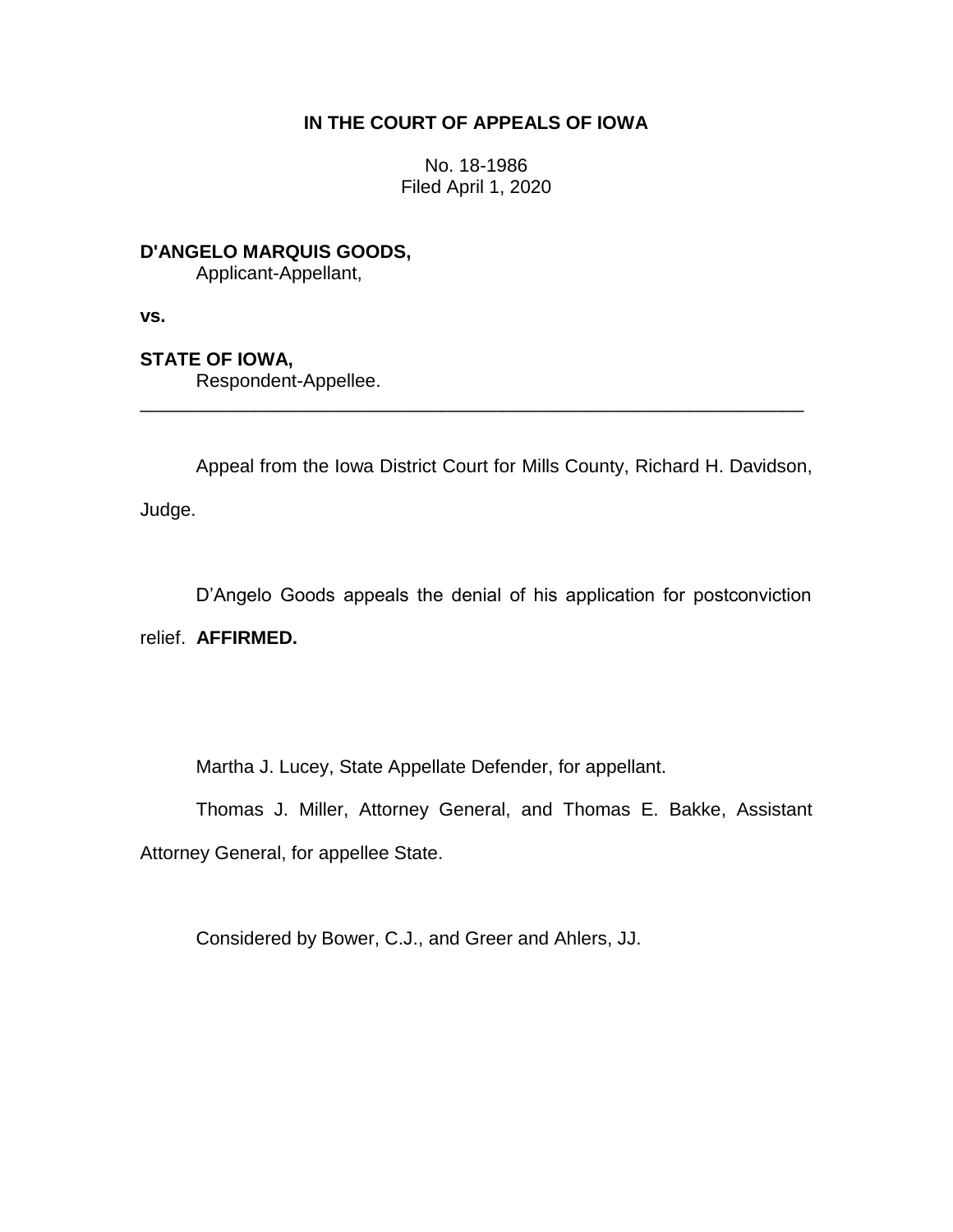### **BOWER, Chief Judge.**

 $\overline{a}$ 

D'Angelo Goods appeals the denial of his application for postconviction relief (PCR). Goods claims both trial counsel and PCR counsel provided ineffective assistance and he also challenges his restitution order based on his reasonable ability to pay. We conclude Goods has not established he was provided with ineffective assistance of counsel at trial or in his postconviction hearing and the restitution claim is not properly before us. We affirm.

## **I. Background Facts & Proceedings**

On August 24, 2015, Goods filed written Alford guilty pleas<sup>1</sup> to charges of sexual abuse in the third degree and willful injury causing bodily injury.<sup>2</sup> During the plea hearing, Goods withdrew his plea. The court took a break while Goods and his counsel conferred. While still off the record, Goods's counsel asked to move the plea hearing to chambers, and the court partially closed the courtroom removing Goods's family and friends, though the family of the victim, B.A., remained. Once back on the record, Goods's counsel made the following statement:

Your Honor, I just wanted to make record of the fact that—and I alluded to this earlier, that I did go down on Friday, explained the plea agreement again to Mr. Goods. He did sign the written pleas. I think what happened today, and I'd just like the record to reflect, he had a lot of family members here. There's not really a codefendant, but there is. They're charged in separate trial informations, and that person's family was also here today, and it

<sup>&</sup>lt;sup>1</sup> In an *Alford* plea, a defendant enters a guilty plea acknowledging the State has strong evidence of actual guilt, but claims innocence or otherwise does not admit guilt to the underlying facts establishing the crime. *See North Carolina v. Alford*, 400 U.S. 25, 37–38 (1970); *State v. Burgess*, 639 N.W.2d 564, 567 n. 1 (Iowa 2001).

<sup>&</sup>lt;sup>2</sup> In exchange for Goods's plea, the State agreed to reduce the original charges of sexual abuse in the first degree and willful injury resulting in serious injury.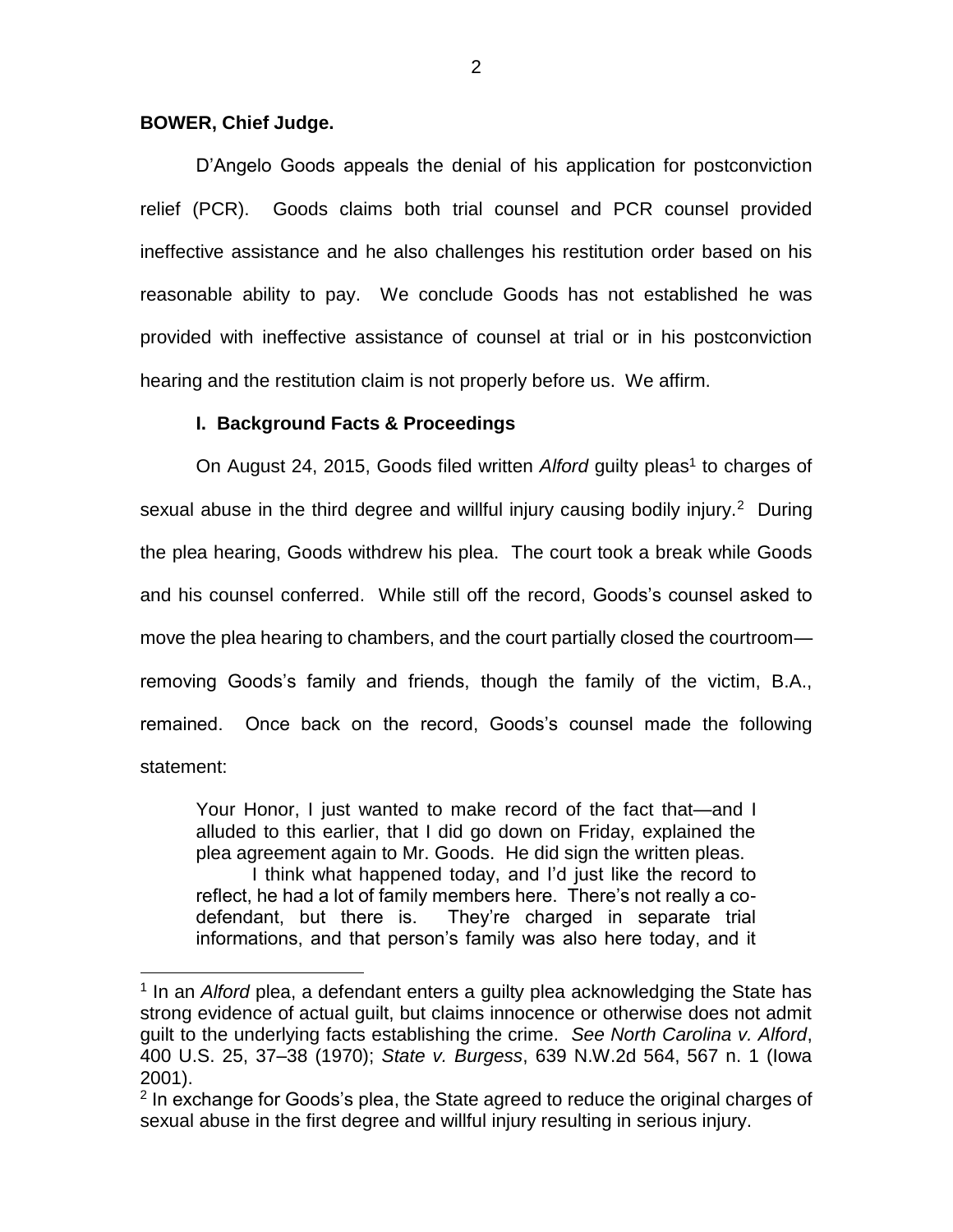gave my client pause as to whether to go through with the plea or not.

And after talking to him back in the attorneys' room, I think part of that—that played a big part in him kind of telling the Court that he didn't want to go through it. And after talking to him again, he's indicated that he does want to go through with the plea as filed and as the county attorney stated earlier.

Counsel also told the court depositions of B.A. and witnesses had not been taken due to the State's timeline for the plea offer and Goods understood he was entering his plea without any potential information that might have been discovered during depositions. The State responded all discovery had been provided to Goods and witnesses were available for depositions prior to the plea.

The court asked Goods if he wished to plead guilty to each count, and Goods answered, "Yes." The court advised Goods of his trial rights, including the right to a public trial: "By pleading guilty today do you understand that you are giving up your right to a speedy and public trial by jury?" Goods answered, "Yes." When the court asked if he was "making this plea knowingly, and voluntarily, and of [his] own free will," Goods again answered, "Yes." The court did not specifically ask if Goods was waiving his right to a public plea hearing. The court accepted Goods's pleas.

On September 21, the court sentenced Goods to consecutive ten-year and five-year terms of imprisonment; suspended a fine on the sexual-abuse count; placed Goods on lifetime parole pursuant to Iowa Code section 903B.1 (2015); and ordered Goods to pay court costs, attorney fees, and reimbursement to the crime victim assistance program. Goods did not file a direct appeal.

On March 9, 2016, Goods filed an application for postconviction relief. A trial was held on December 21, 2017. After the court issued its ruling on August 3,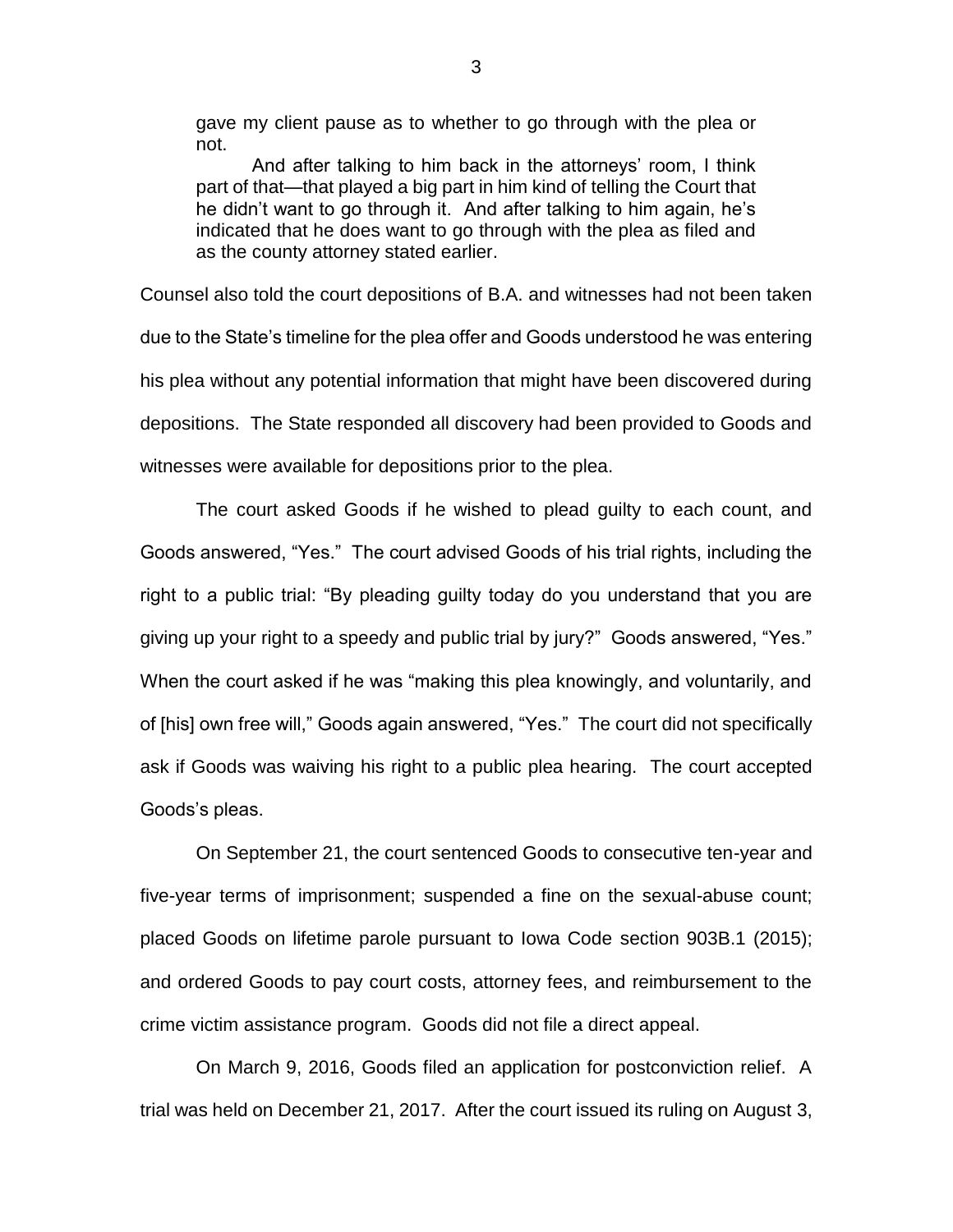2018, Goods filed a motion to enlarge, amend, or modify the ruling asking the court to reconsider in light of the actual innocence principle set forth in *Schmidt v. State*, 909 N.W.2d 778 (Iowa 2018). Goods asserted the evidence showed he wished to proceed to trial and he had not knowingly, intelligently, and voluntarily waived his right to an open trial. Goods also filed a pro se motion requesting further findings regarding evidence he claims his counsel did not share with him and asserting prejudice. The court denied both motions. Goods appeals.

#### **II. Standard of Review**

We review ineffective-assistance-of-counsel claims de novo. *State v. Brubaker*, 805 N.W.2d 164, 171 (Iowa 2011). "We review restitution orders for correction of errors at law." *State v. Gross*, 935 N.W.2d 695, 698 (Iowa 2019).

#### **III. Analysis**

Goods raises multiple issues on appeal. Goods claims counsel in his PCR action (PCR counsel) provided ineffective assistance by failing to assert trial counsel's failure to assert his plea for willful injury causing bodily injury lacked a factual basis. Next, he contends trial counsel was ineffective for requesting and failing to object to the partial closure of the courtroom during his plea hearing and for failing to provide Goods with information from counsel's discovery and investigation. Finally, Goods claims the court did not enter a final restitution order after considering his reasonable ability to pay and the State has improperly enforced a temporary order.

"Ineffective assistance of counsel constitutes deficient performance by counsel resulting in prejudice, with performance being measured against an objective standard of reasonableness, under prevailing professional norms." *State*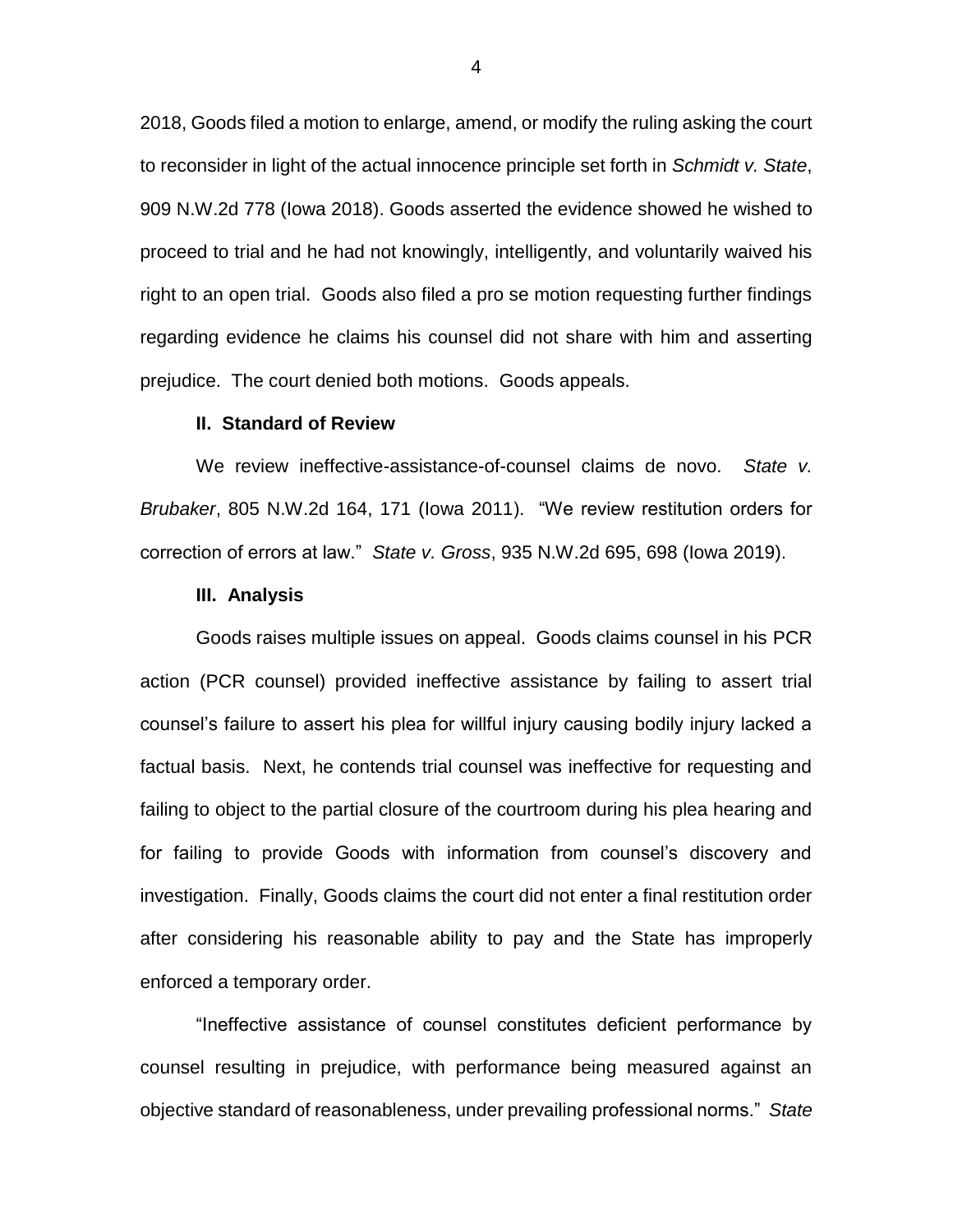*v. Clay*, 824 N.W.2d 488, 494–95 (Iowa 2012) (quotation marks and citations omitted); *see also Strickland v. Washington*, 466 U.S. 668, 687 (1984). "We begin with the presumption that the attorney performed competently and avoid secondguessing and hindsight." *Brubaker*, 805 N.W.2d at 171 (quotation marks and citations omitted). We need not address both elements if either is not proved by a preponderance of the evidence. *Ledezma v. State*, 626 N.W.2d 134, 142 (Iowa 2001) (noting failure to prove either element dooms the claim).

## **A. PCR Counsel.**

First, Goods claims his PCR counsel provided ineffective assistance by failing to assert an ineffective-assistance claim against trial counsel relating to the factual basis of Goods's plea to willful injury causing bodily injury. For conviction of this offense, the State must establish the action (1) was not justified, (2) was intended to cause serious injury, and (3) caused bodily injury to another. *See* Iowa Code § 708.4(2). Goods contends that while the first and third elements were established, there was not a sufficient factual basis established for intent to cause serious injury.

"Where a factual basis for a charge does not exist, and trial counsel allowed the defendant to plead guilty anyway, counsel has failed to perform an essential duty." *State v. Schminkey*, 597 N.W.2d 785, 788 (Iowa 1999). "On a claim that a plea bargain is invalid because of a lack of accuracy on the factual-basis issue, the entire record before the district court may be examined." *State v. Finney*, 834 N.W.2d 46, 62 (Iowa 2013). "We review (1) the prosecutor's statements, (2) the defendant's statements, (3) the minutes of testimony, and (4) the presentence report, if available at the time of the plea, to determine if the record supports a

5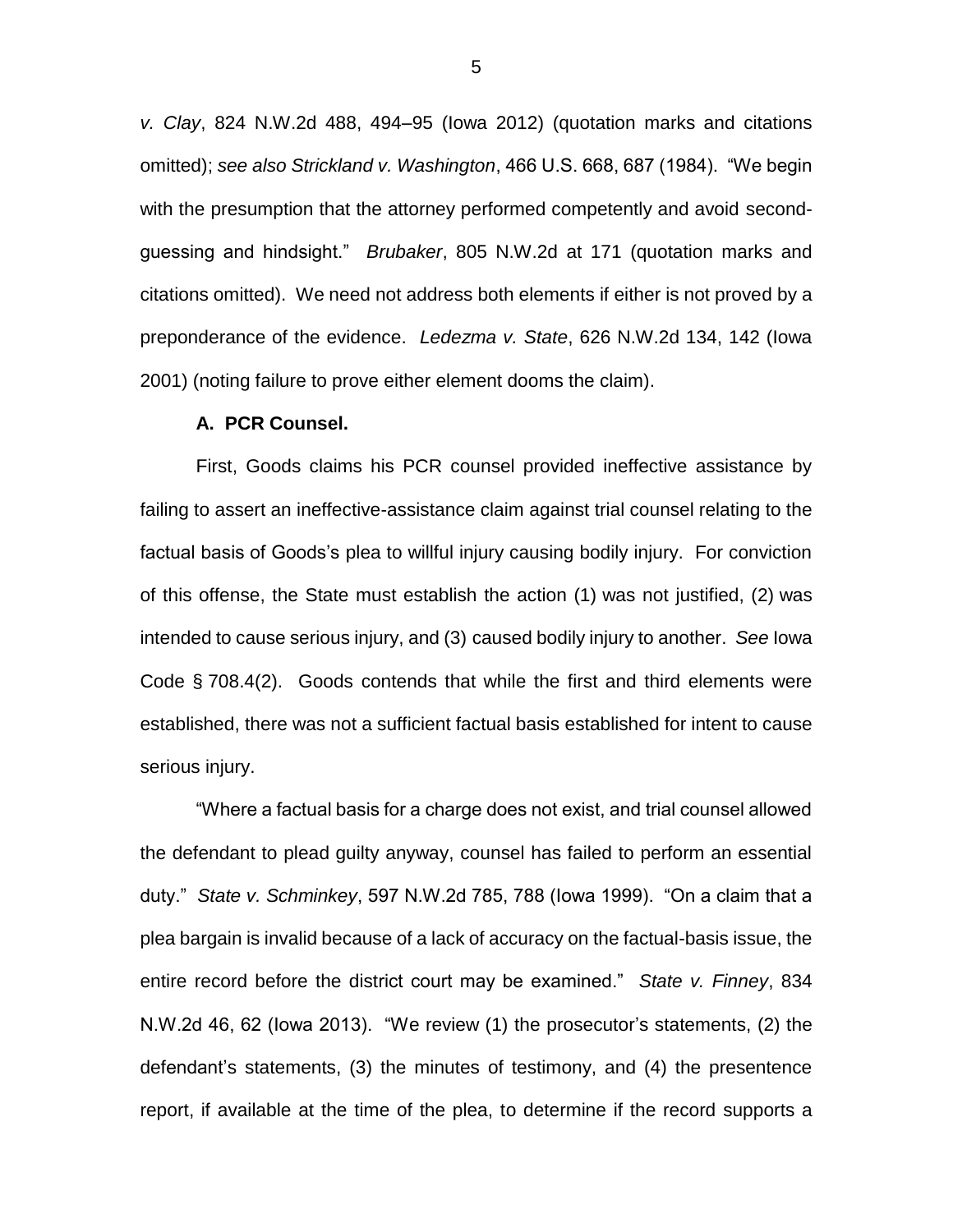factual basis for the plea." *Rhoades v. State*, 848 N.W.2d 22, 29 (Iowa 2014). "When analyzing the record, we do not require the record 'to show the totality of evidence necessary to support a guilty conviction,' but only that the record demonstrates the facts to support the elements of the offense." *Id.* (citation omitted)."[T]he facts and circumstances surrounding the act, as well as any reasonable inferences to be drawn from those facts and circumstances, may be relied upon to ascertain the defendant's intent." *Schminkey*, 597 N.W.2d at 789.

Goods concedes the minutes of testimony show B.A. did suffer a bodily injury. Specific intent is "seldom capable of direct proof, but may be shown by reasonable inferences drawn from facts established." *State v. Chatterson*, 259 N.W.2d 766, 769–70 (Iowa 1977). "[D]efendants will ordinarily be viewed as intending the natural and probable consequences that ordinarily follow from their voluntary acts." *State v. Bedard*, 668 N.W.2d 598, 601 (Iowa 2003). The minutes described B.A.'s expected testimony—that Goods pushed down on her throat with his forearm during the sex act. An officer was set to testify she observed and photographed injuries sustained by B.A., and an expert witness would explain the high risks associated with neck compression as alleged by B.A. The facts and circumstances of this case together with the reasonable inferences drawn from them demonstrate the facts to support the element of "intent to cause serious injury."

Trial counsel did not breach a duty in failing to challenge the factual basis for the willful injury charge. Consequently, we find PCR counsel was not ineffective. *See Brubaker*, 805 N.W.2d at 171 ("We will not find counsel incompetent for failing to pursue a meritless issue.").

6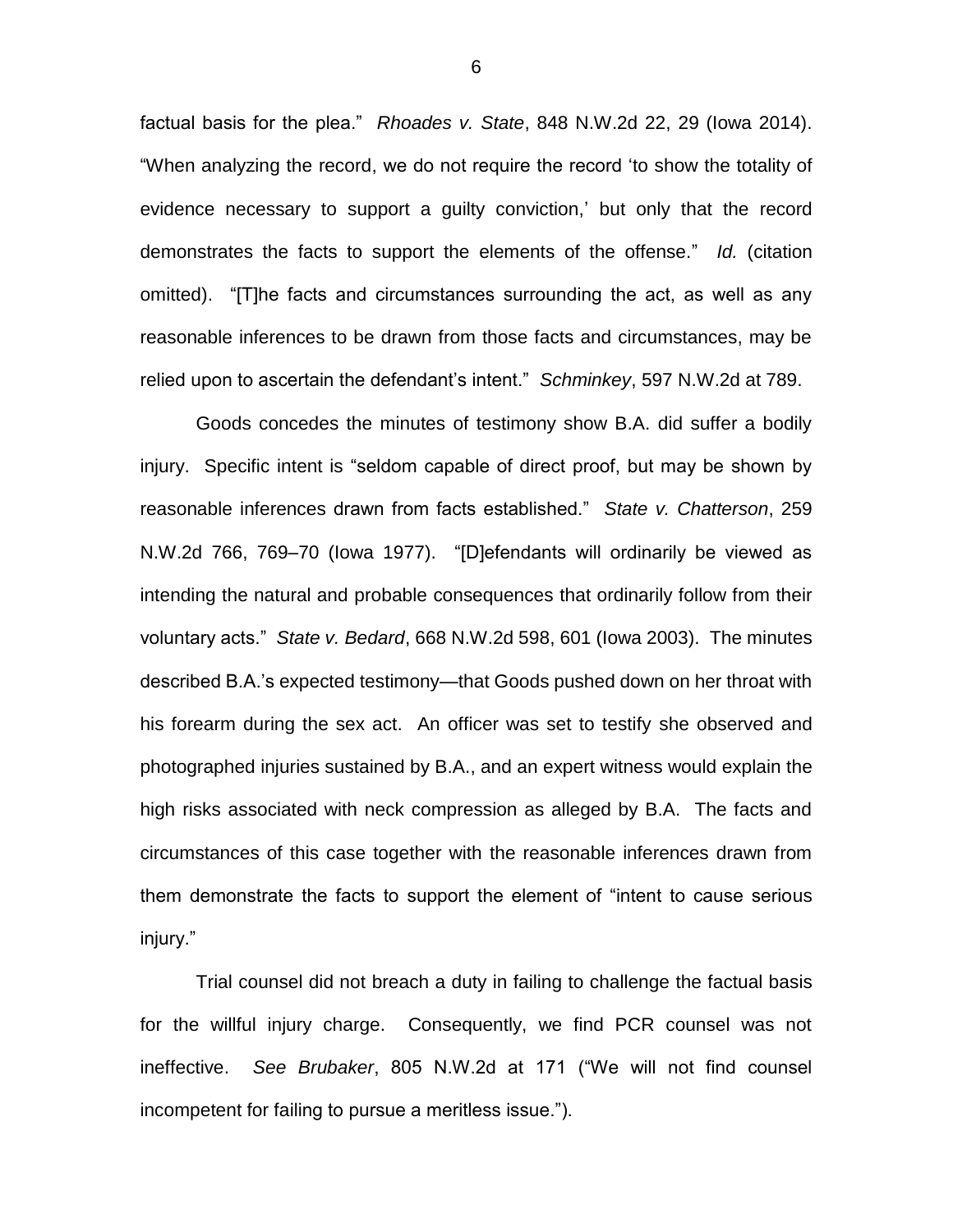#### **B. Trial counsel.**

*1. Partial closing of plea hearing.* Goods claims his trial counsel provided ineffective assistance by requesting the court take his plea in chambers and failing to object when the court excluded Goods's family and friends from the courtroom during his plea hearing. The State counters that even if Goods had a right to a public plea hearing (which the State does not concede), he waived any objection to the partial closure.

For purposes of our analysis, we will assume without deciding the right to a public-trial applies to a plea hearing. *Cf.* Iowa R. Crim. P. 2.8(2)(b) ("Before accepting a plea of guilty, the court must address the defendant personally in open court . . . ."). The PCR court found the partial closure "was contrary to the guarantees found in both the federal Constitution and the state constitution" and Goods had established his counsel violated his duty by not requiring an open courtroom. However, the court concluded Goods had waived his right to a public trial through his consent and could not later claim prejudice. As the determining factor below, we will consider the prejudice prong first.

Goods claims the partial closure resulted in a structural error and prejudice could be presumed under either the federal or state constitution. The United States Supreme Court has noted "while the public-trial right is important for fundamental reasons, in some cases an unlawful closure might take place and yet the trial still will be fundamentally fair from the defendant's standpoint." *Weaver v. Massachusetts*, 137 S. Ct. 1899, 1910 (2017).

In *Weaver*, the Supreme Court cautioned,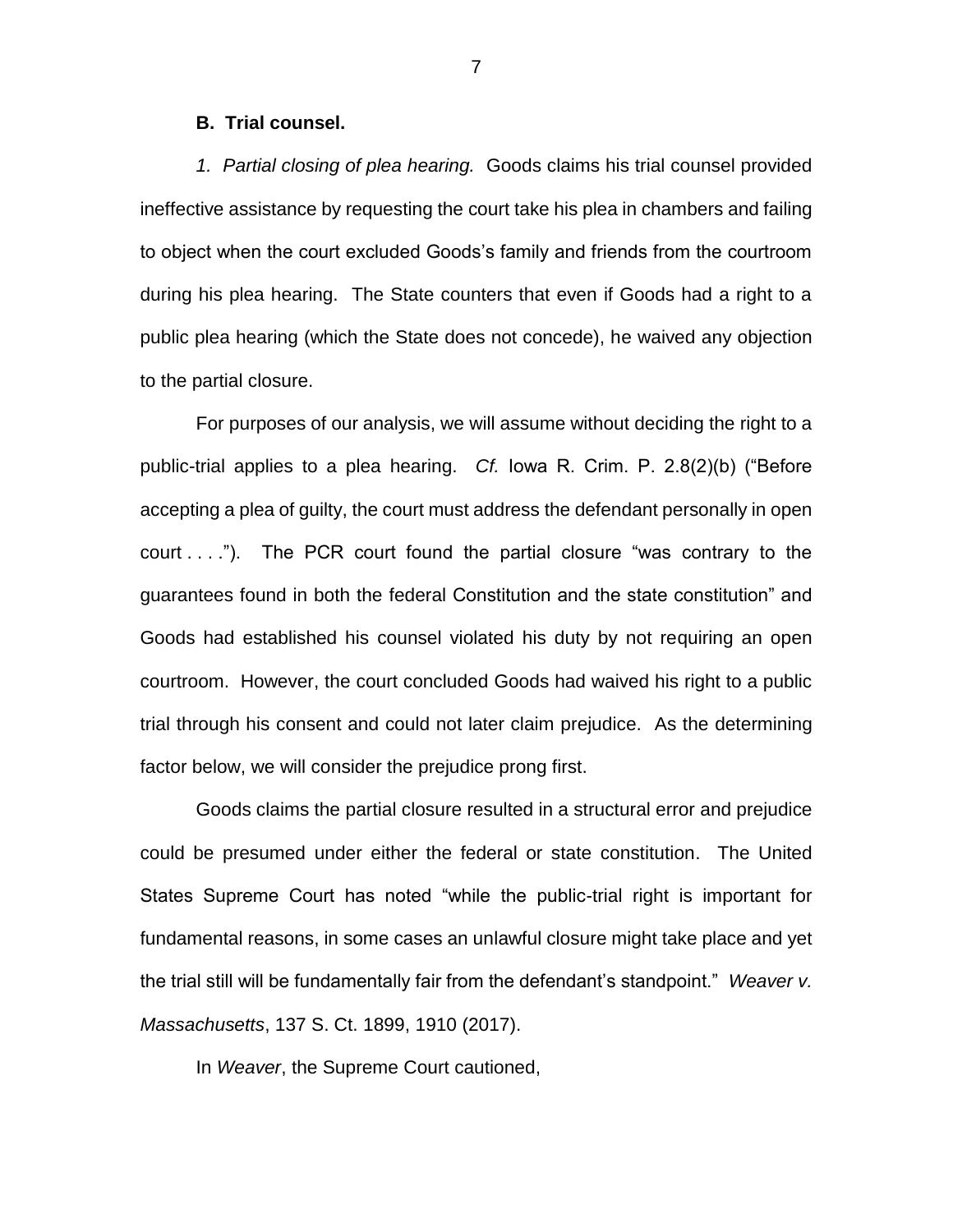[W]hen a defendant raises a public-trial violation via an ineffectiveassistance-of-counsel claim, *Strickland* prejudice is not shown automatically. Instead, the burden is on the defendant to show either a reasonable probability of a different outcome in his or her case or, as the Court has assumed for these purposes, to show that the particular public-trial violation was so serious as to render his or her trial fundamentally unfair.

137 S. Ct. at 1911 (citation omitted). Therefore, under the federal constitution, Goods must establish prejudice. Iowa does not currently recognize a separate standard under the state constitution, and we believe such a ruling is best reserved to our supreme court. *See State v. Short*, 851 N.W.2d 474, 492 (Iowa 2014) ("[W]e jealously protect this court's authority to follow an independent approach." (internal quotation marks omitted)).

Because Goods raised this issue for the first time as a postconviction ineffective-assistance-of-counsel claim, he must show prejudice through a reasonable probability of a different outcome or a fundamental unfairness to the plea hearing. *See State v. Levy*, No. 18-0511, 2020 WL 567696, at \*5–6 (Iowa Ct. App. Feb. 5, 2020) (examining the need to establish prejudice in a courtroomclosure ineffective-assistance-of-counsel claim). Goods asserts the prejudice suffered was that he did not knowingly and voluntarily waive his right to a public hearing.

The right to a public trial can be waived. *See Singer v. United States*, 380 U.S. 24, 35 (1965) (noting a defendant can, under some circumstances, waive his constitutional right to a public trial); *see also, e.g.*, *Kyle v. State*, 364 N.W.2d 558, 561 (Iowa 1985). *Cf. New York v. Hill*, 528 U.S. 110, 114 (2000) ("We allow waiver of numerous constitutional protections for criminal defendants that also serve broader social interests."). Some fundamental rights must be waived personally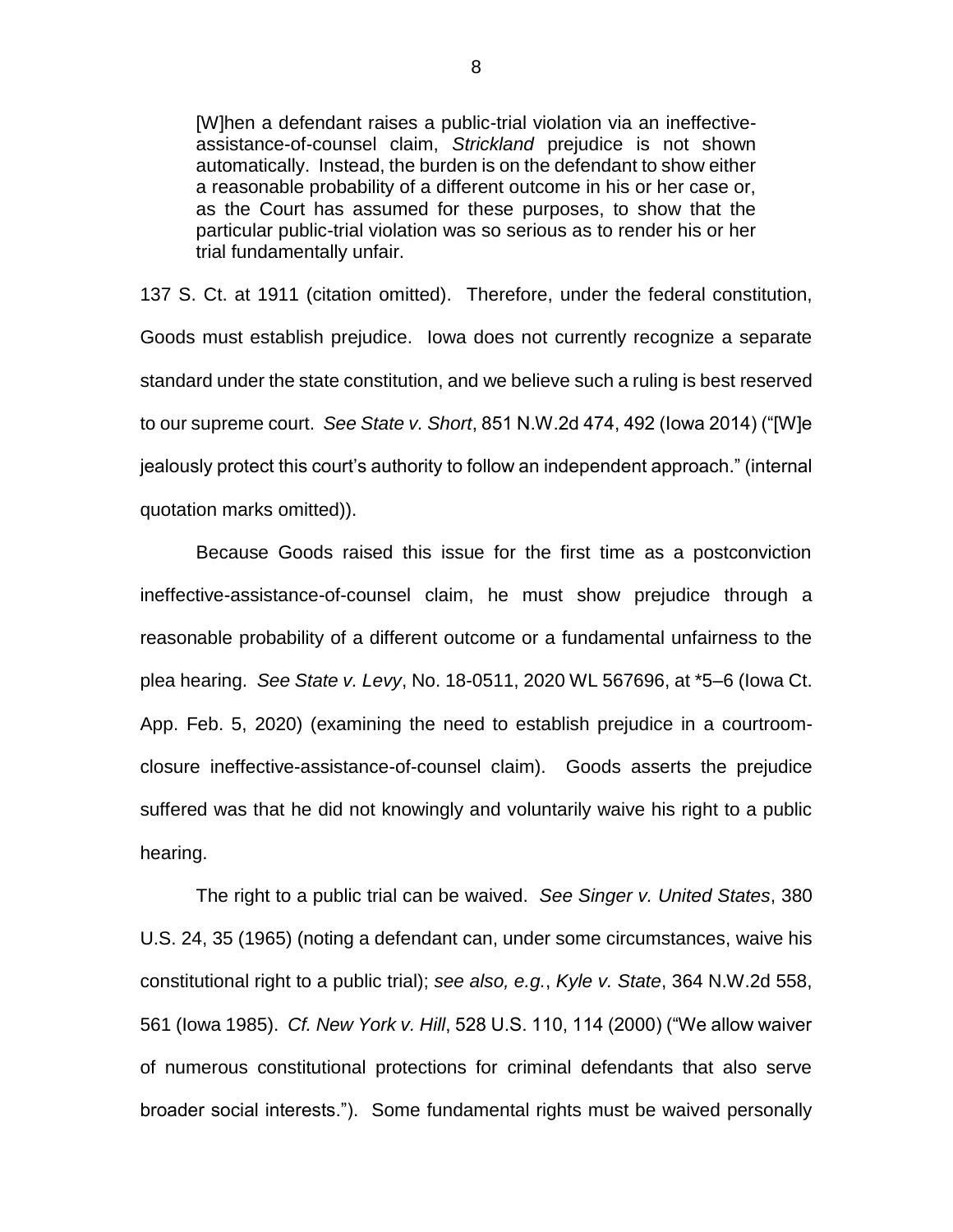by a defendant in an informed way, but other rights may be waived by action of counsel. *Hill*, 528 U.S. at 114. Goods was aware of the general right to a public trial and waived that right as part in the post-partial-closure plea colloquy with the court.

For "many decisions pertaining to the conduct of the trial, the defendant is deemed bound by the acts of his lawyer-agent and is considered to have notice of all facts, notice of which can be charged upon the attorney." *Id.* at 114–15 (quotation marks and citations omitted); *State v. LeFlore*, 308 N.W.2d 39, 41 (Iowa 1981) ("[G]enerally a defendant is bound by defense counsel's action within the scope of [limited] authority taken on behalf of the defendant."). "Absent a demonstration of ineffectiveness, counsel's word on such matters [relating to the conduct of trial] is the last." *Hill*, 528 U.S. at 115.<sup>3</sup> "Later examination of a guilty plea proceeding based on a plea rendered with the advice of counsel focuses on the voluntariness of the plea and the competency of the attorney who rendered such advice. The merits of other claims of constitutional violation which occurred prior to the guilty plea will not be addressed." *Id.*

During an off-the record colloquy, counsel asked if Goods wanted his family taken out of the courtroom, and Goods replied, "I don't care, man. I don't want to see my family—I don't want my family to have to see me get incarcerated by taking this plea." Counsel reasonably interpreted this as a desire to remove Goods's family from the plea hearing. Counsel then took action to comply with Goods's wish. Goods waived his right to a public plea hearing, and Goods is bound by the

 $\overline{a}$ 

<sup>&</sup>lt;sup>3</sup> For certain fundamental rights, including the right to counsel and right to plead guilty, only the defendant can make an informed waiver. *Hill*, 528 U.S. at 114–15.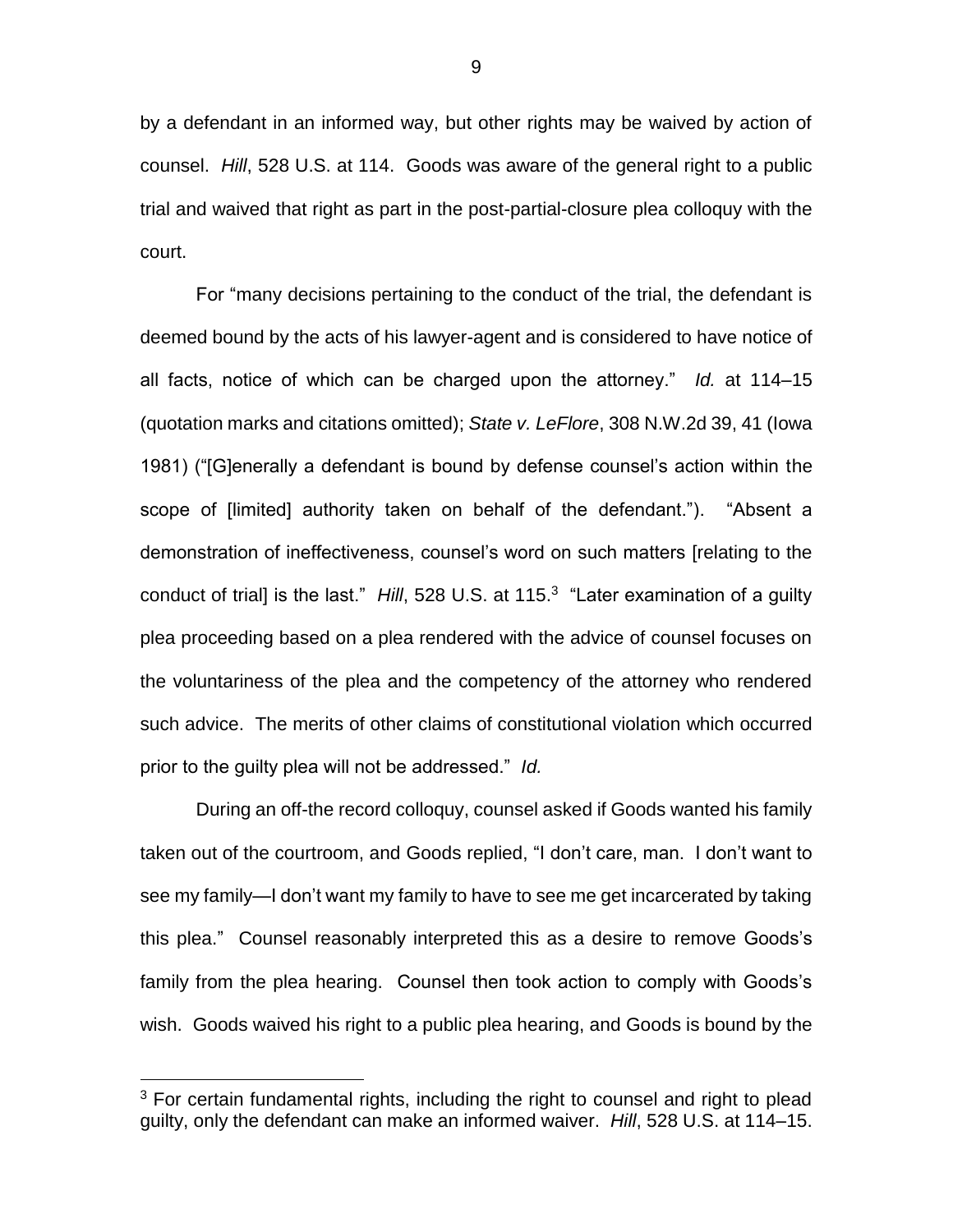acts of his lawyer that were performed with what reasonably appeared to be full consent of Goods. Additionally, Goods has not shown the partial closure of the courtroom led to a fundamentally unfair proceeding. Therefore, Goods has failed to establish he was prejudiced by the partial closure of the courtroom.

Because we find Goods was not prejudiced by the closure, we need not determine whether his counsel performed deficiently by requesting the closure and not objecting to the court's procedure.

*2. Failure to provide discovery information.* Goods next claims his counsel did not provide him with critical information from discovery and the investigation, rendering his guilty pleas involuntary. He testified,

How can I intelligently take a plea when I'm not presented all the available evidence that I could use for my advantage, you know. I didn't willingly take the plea because of the fact that I did not want to take the plea in the first place. But the reason why I took it is because of the fact that I felt I had no other choice.

The evidence Goods refers to is a hospital record where B.A. described what happened to the medical personnel where the other male involved had his arm on B.A.'s neck, not Goods. Goods contends he did not know of the record and so his guilty pleas were not knowing, intelligent, and voluntary.

The decision to plead guilty before all the evidence is known is difficult and "characterized by uncertainty." *Schmidt*, 909 N.W.2d at 786–87. We expect a reasonably competent attorney to evaluate the risk, and the advice following that evaluation may be mistaken without being ineffective. *See id.*

Goods admitted to knowing of a rumor relating to potentially beneficial information in a medical record. His counsel testified in deposition to having seen a video of B.A. corroborating the police report version—where it was Goods's arm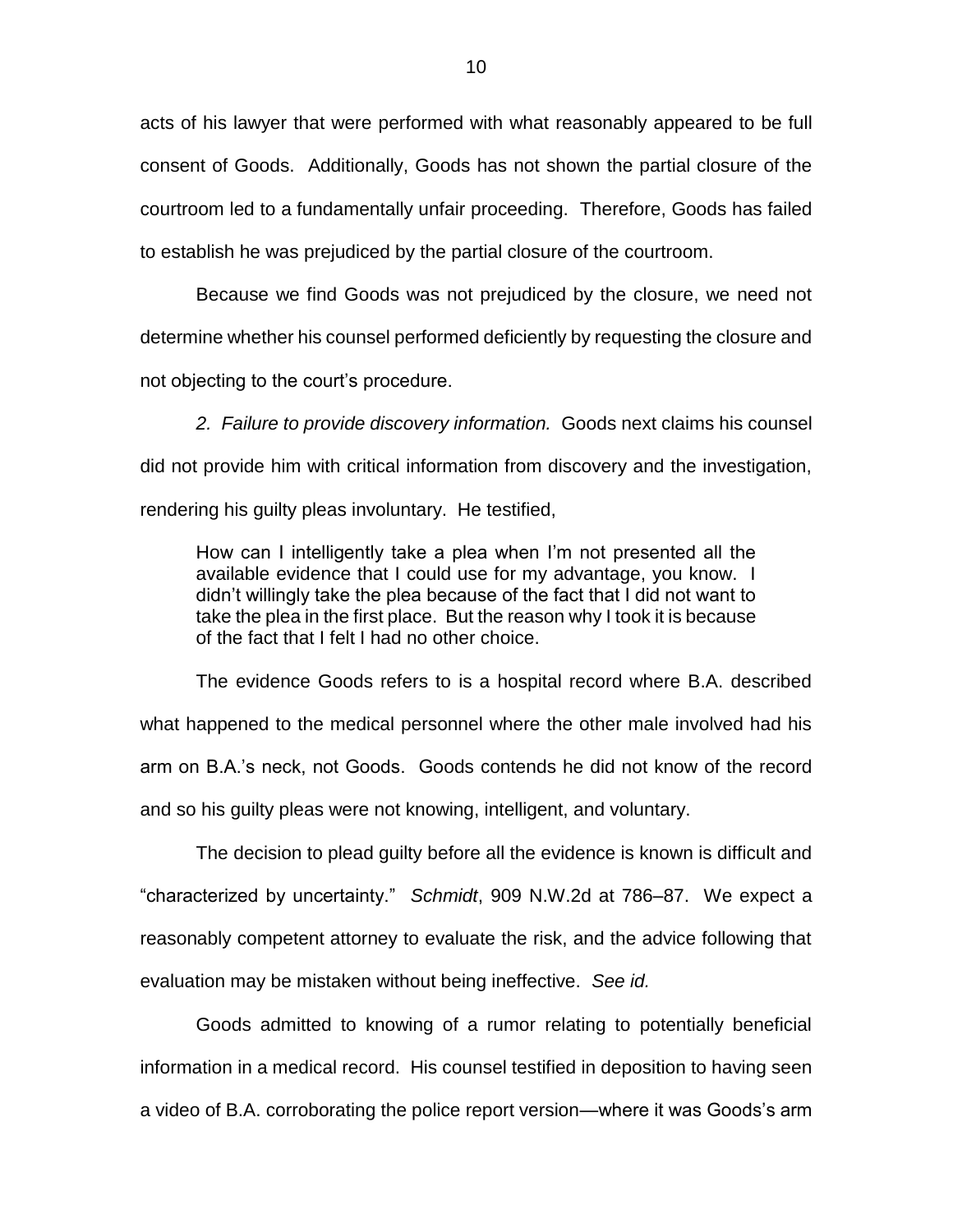on her neck. Counsel also testified he would have discussed the hospital records with Goods, but may not have provided him a copy.

Goods has not shown his counsel failed to properly evaluate the facts or inform Goods of the relevant facts to show the advice provided regarding the evidence "was not within the range of competence demanded of attorneys in criminal cases." *See State v. Carroll*, 767 N.W.2d 638, 642 (Iowa 2009). Therefore, Goods has not established he received ineffective assistance of counsel.

### **C. Restitution order.**

For the first time on appeal from denial of his application for postconviction relief, Goods seeks to challenge his restitution order. He bases his challenge on the lack of a final restitution order considering his reasonable ability to pay and claims any restitution order is not enforceable under *State v. Albright*, 925 N.W.2d 144, 160–61 (Iowa 2019).

The supreme court has held that just because the absence of a reasonableability-to-pay hearing has not been raised until direct appeal in recent cases "does not mean that such an award of restitution is illegal and may be challenged at any time by filing a motion to correct an illegal sentence." *Gross*, 935 N.W.2d at 699 (Iowa 2019). The court further reaffirmed that "once the deadline for direct appeal has run, the defendant is limited to filing a petition to modify restitution (or the plan of restitution) under Iowa Code section 910.7." *Id.*

Iowa Code section 910.7 provides,

At any time during the period of . . . incarceration, the offender or the office or individual who prepared the offender's restitution plan may petition the court on any matter related to the plan of restitution or